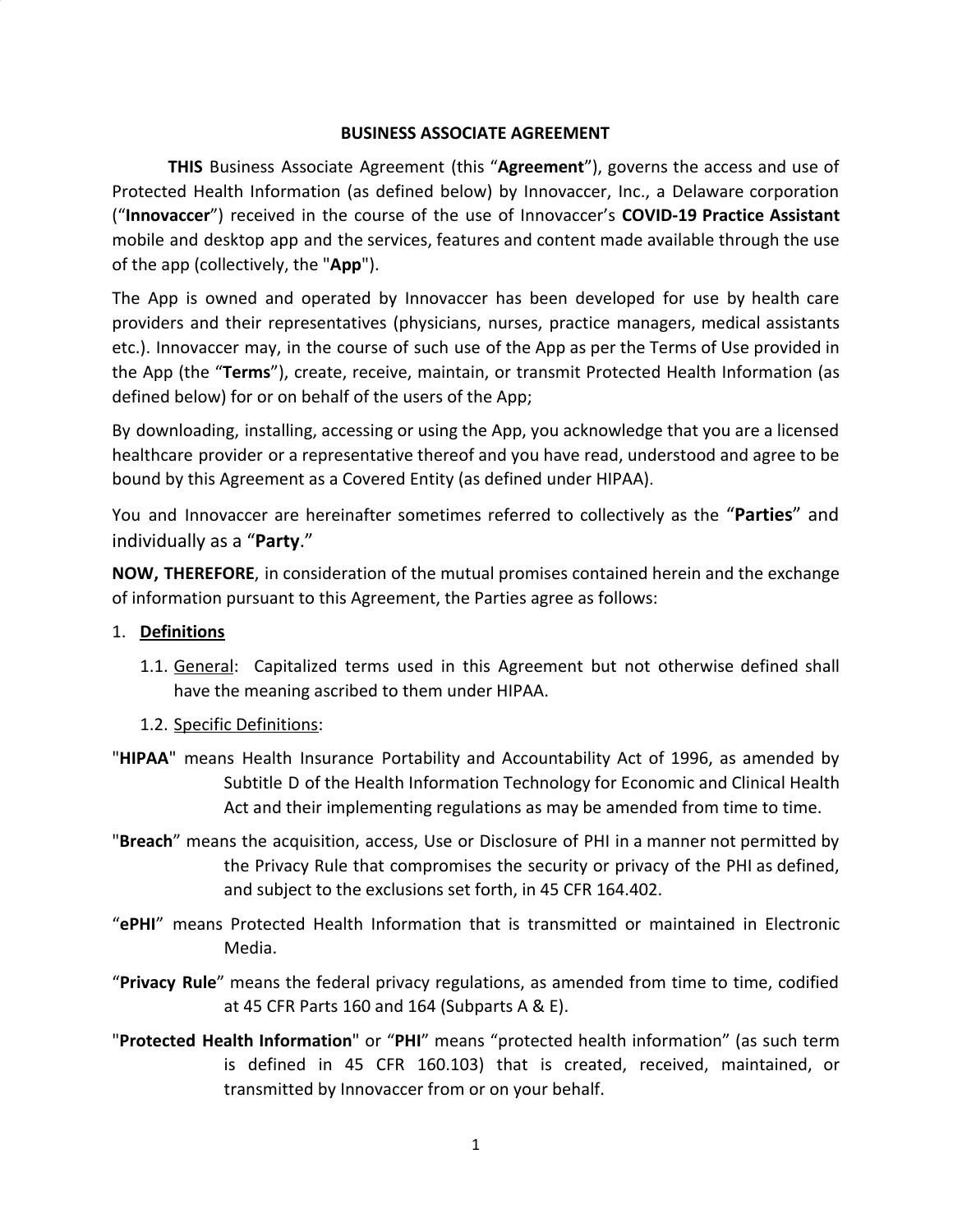"**Security Rule**" means the federal security regulations, as amended from time to time, codified at 45 CFR Parts 160 and 164 (Subparts A & C).

## **2. Obligations of Innovaccer**

- 2.1. Innovaccer shall not Use or Disclose Protected Health Information other than as required under the Terms, permitted or required by this Agreement or as Required by Law.
- 2.2. Innovaccer shall develop, implement, and maintain appropriate technical, physical, and administrative safeguards, and comply with the Security Rule with respect to ePHI, designed to prevent the Use or Disclosure of Protected Health Information other than as provided for by this Agreement.
- 2.3. In accordance with 45 CFR 164.502(e)(1)(ii) and  $164.308(b)(2)$ , if applicable, Innovaccer shall ensure that any subcontractors that create, receive, maintain, or transmit Protected Health Information on behalf of Innovaccer agree to restrictions and condition on the Use and Disclosure of PHI no less stringent than those that apply to Innovaccer under this Agreement, including complying with the applicable Security Rule requirements with respect to ePHI.
- 2.4. To the extent Innovaccer is to carry out one or more of your or the relevant Covered Entity's obligation(s) under the Privacy Rule, Innovaccer shall comply with the requirements of the Privacy Rule that apply to you and/or the relevant Covered Entity in the performance of such obligation(s).
- 2.5. Innovaccer shall, to the extent Required by Law, make its internal practices, books, and records available to the Secretary for purposes of determining compliance with HIPAA.
- 2.6. Innovaccer shall document, and within thirty (30) days after receiving a written request from the applicable Covered Entity (or you on behalf of an applicable Covered Entity), make available to the applicable Covered Entity (or you on behalf of the applicable Covered Entity), information necessary for the applicable Covered Entity (or you on behalf of the applicable Covered Entity) to make an accounting of disclosures of Protected Health Information about an Individual, in accordance with 45 CFR 164.528.
- 2.7. Innovaccer shall provide access, within twenty (20) days after receiving a written request from an applicable Covered Entity (or you on behalf of an applicable Covered Entity), to Protected Health Information in a Designated Record Set about an Individual, to the applicable Covered Entity (or to you on behalf of the applicable Covered Entity), sufficient to allow Covered Entity to comply with the requirements of 45 CFR 164.524.
- 2.8. Innovaccer shall, to the extent that the Protected Health Information in Innovaccer's possession constitutes a Designated Record Set, make available, within thirty (30) days after a written request by the applicable Covered Entity (or you on behalf of an applicable Covered Entity), Protected Health Information for amendment and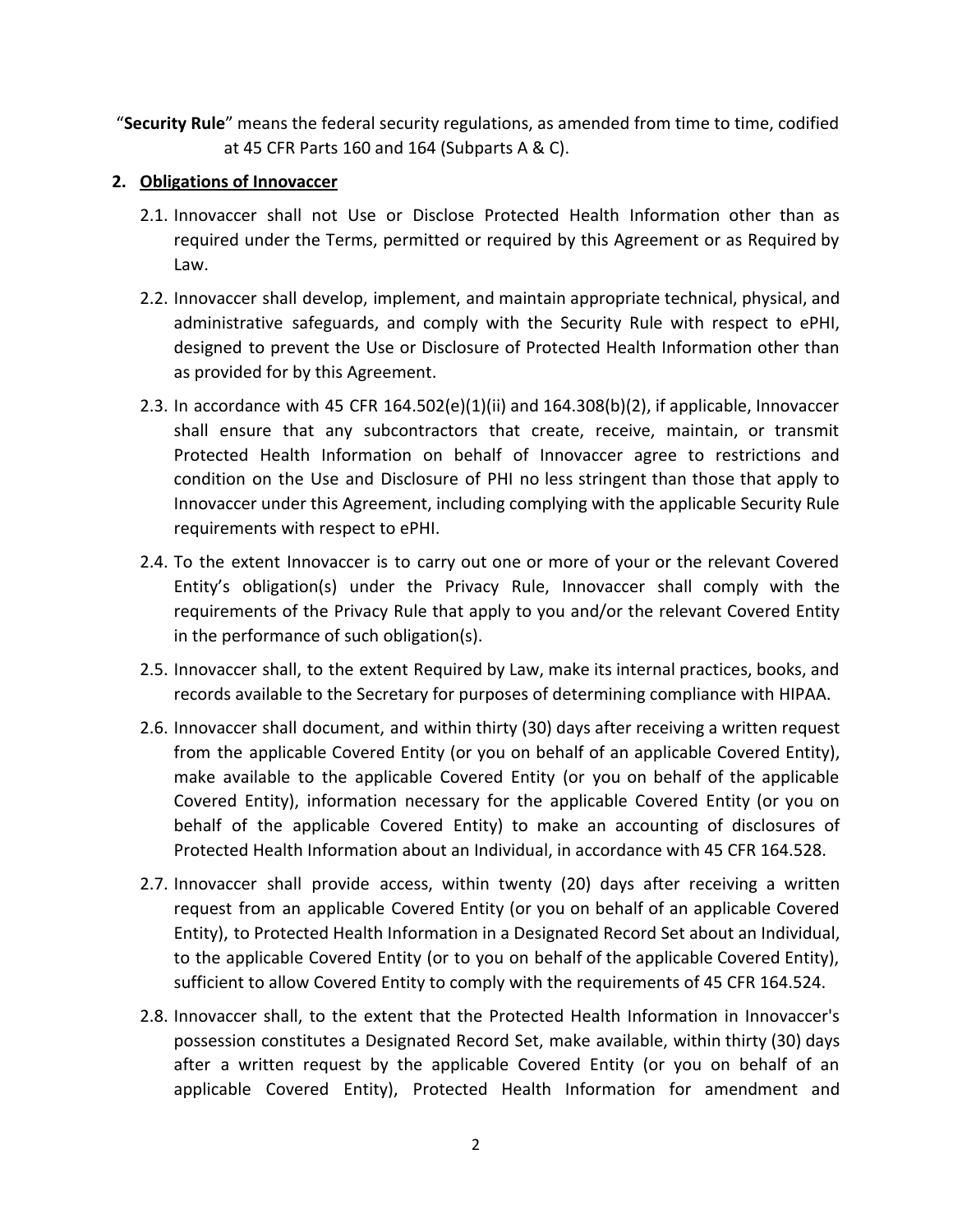incorporate any amendments to the Protected Health Information as requested by the applicable Covered Entity (or you on behalf of the applicable Covered Entity), all in accordance with 45 CFR 164.526.

## 2.9. Reporting.

- 2.9.1. Innovaccer agrees to report to you any Security Incident of which it becomes aware of in accordance with 45 CFR 164.314; provided, however, that the Parties hereby agree that inclusion of this Section shall be deemed to constitute notice of all Unsuccessful Security Incidents. No further notice of Unsuccessful Security Incidents shall be required. For purposes of this Addendum, "**Unsuccessful Security Incidents**" shall include, but not be limited to, pings and other broadcast attacks on a firewall, unsuccessful login attempts, denial of service attacks, port scans, and any combination of the above, provided that no such incident results in an unauthorized access, Use, or Disclosure of ePHI.
- 2.9.2. Innovaccer will report to you any Use or Disclosure of Protected Health Information that is not permitted by this Agreement and any Breach of Unsecured Protected Health Information of which Innovaccer becomes aware not more than ten (10) business days after discovery. If a delay is requested by a law-enforcement official in accordance with 45 CFR 164.412, Innovaccer may delay notifying you for the applicable time period.

#### 3. **Permitted Uses and Disclosures by Business Associate**

- 3.1. Innovaccer may Use or Disclose Protected Health Information for the proper management and administration of Innovaccer or to carry out the legal responsibilities of Innovaccer, provided that any such Disclosures are Required by Law, or Innovaccer obtains reasonable assurances from the person to whom the information is disclosed that the information will remain confidential and used or further disclosed only as Required by Law or for the purposes for which it was disclosed to the person, and the person shall notify Innovaccer of any instances of which it is aware in which the confidentiality of the information has been breached.
- 3.2. Innovaccer may use Protected Health Information to provide Data Aggregation services relating to your Health Care Operations.
- 3.3. Innovaccer may de-identify any and all Protected Health Information obtained under this Agreement and may use such de-identified data for any lawful purpose, all in accordance with 45 CFR  $164.514(a)(c)$ .

# 4. **Term and Termination**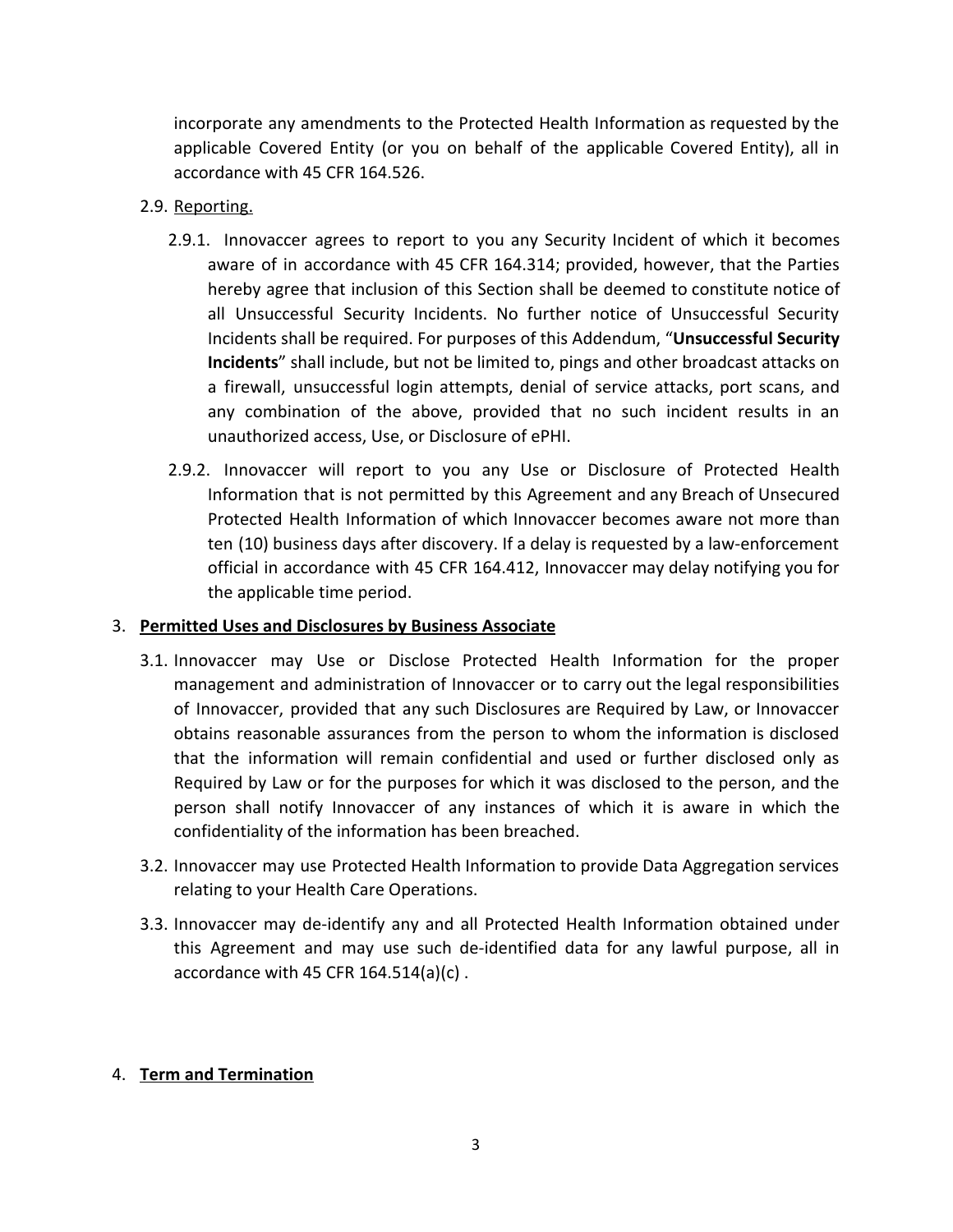- 4.1. Term. This Agreement shall be effective as of the date you install the App (and signify your assent to the Agreement at the time of such installation) and shall automatically terminate after your discontinue your use of the App or you terminate the Agreement under Section 4.2 or your access to the App is terminated in accordance with the Terms.
- 4.2. Termination for Cause. If you know of a pattern of activity or practice of the Innovaccer that constitutes a material breach or violation of this Agreement then you shall provide written notice of the breach or violation to Innovaccer that specifies the nature of the breach or violation. Innovaccer must cure the breach or end the violation on or before thirty (30) days after receipt of the written notice. In the absence of a cure within the specified timeframe, or in the event the breach is reasonably incapable of cure, then you may terminate this Agreement.
- 4.3. Effect of Termination. Within thirty (30) days after the expiration or termination for any reason of this Agreement, Innovaccer shall return or destroy all PHI, if feasible to do so. In the event that Innovaccer determines that return or destruction of the PHI is not feasible, Innovaccer may retain the PHI subject to this Section 4.3. Under any circumstances, Innovaccer shall extend any and all protections, limitations, and restrictions contained in this Agreement to Innovaccer's Use and/or Disclosure of any PHI retained after the expiration or termination of this Agreement, and shall limit any further Uses and/or Disclosures solely to the purposes that make return or destruction of the PHI infeasible.

#### 5. **Obligations of Covered Entity.**

- 5.1. You represents and warrants to Innovaccer that you have obtained all rights and permissions required to Use and Disclose Protected Health Information under this Agreement and grant the rights to Use Protected Health Information to Innovaccer hereunder.
- 5.2. To the extent applicable, you shall notify Innovaccer of any limitation(s) in your Notice of Privacy Practices, to the extent that such limitation may affect Innovaccer's Use or Disclosure of Protected Health Information.
- 5.3. You shall notify Innovaccer of any changes in, or revocation of, the permission by an Individual to Use or Disclose his or her Protected Health Information, to the extent that such changes may affect Innovaccer's Use or Disclosure of Protected Health Information.
- 5.4. You shall notify Innovaccer of any known restrictions on the Use or Disclosure of Protected Health Information that a relevant Covered Entity has agreed to or is required to abide by under 45 CFR 164.522, to the extent that such restriction may affect Innovaccer's Use or Disclosure of Protected Health Information.